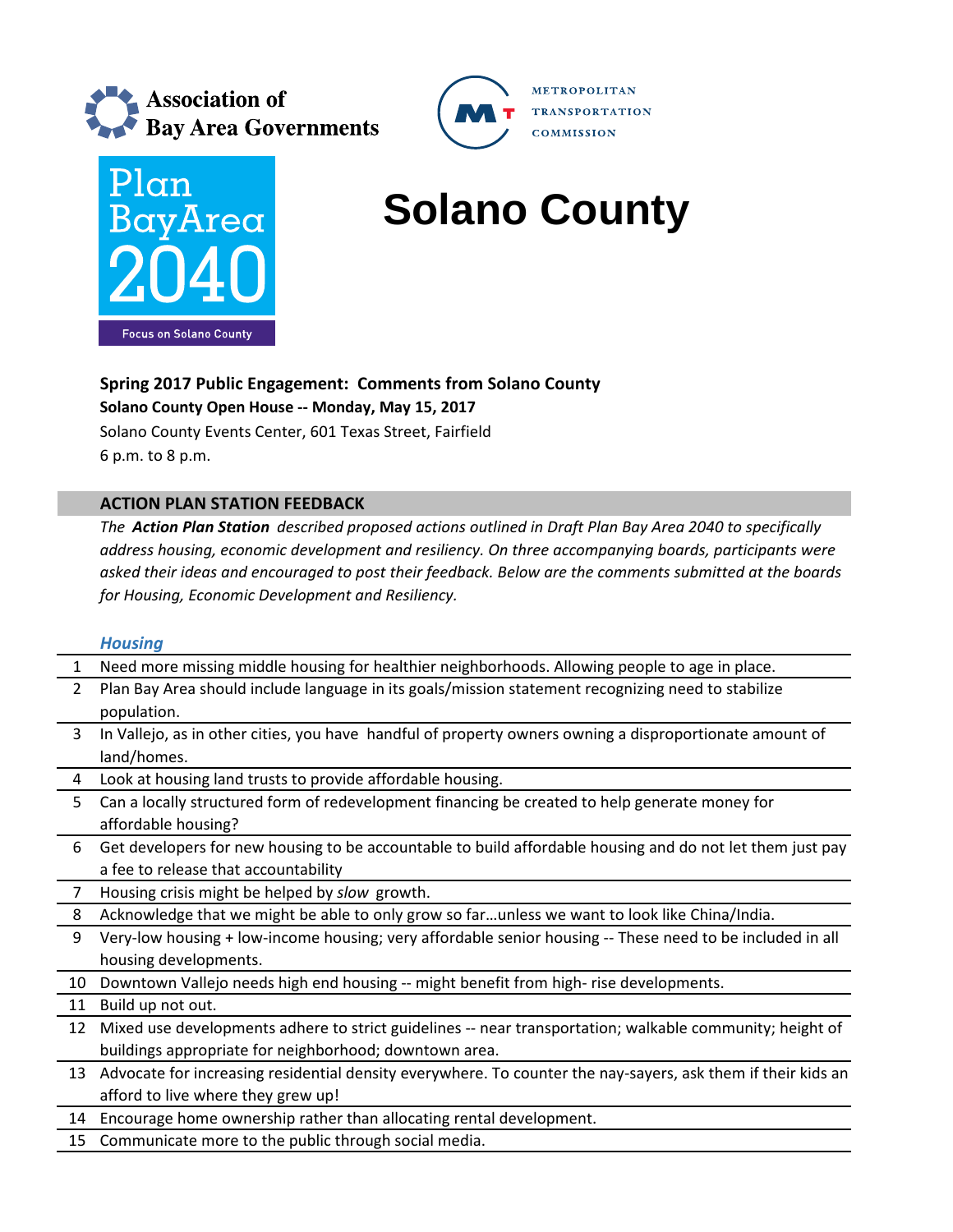*Economic Development*

- 16 Do not continue to push away employers by creating strict policies or high taxes
- 17 Love to see improvement in public transportation from Solano County to Bay Area and Sacramento
- 18 Reward mixed used, higher density locations to promote higher economic impact.
- 19 Jobs for retirees ‐‐ not full‐time, but part‐time jobs
- 20 Small family child care is a local business that supports families in their neighborhood.
- 21 Focus economic development on poorer areas (i.e., Vallejo, Antioch, Richmond, Oakland).
- 22 Tax benefits for employers who hire local residents (i.e., work where you live). And/or the reciprocal -- tax benefits for employees who work where they live.
- 23 Creating more political/lobbying organizations might not be the solution.
- 24 Support child care development within new housing.
- 25 Support more innovative career development centers to help folks be workforce ready -- build on existing strengths ‐‐ think about how residents can contribute skills to depressed economies.
- 26 Support early childhood development so that future employers have a pool of potential employees

### *Resiliency*

- 27 No high density housing in Solano County
- 28 Widen roads; maintain roads.
- 29 No high density housing
- 30 Mobilize individual communities through comprehensive community organizing to educate and prepare
- 31 Repeal 375
- 32 Repeal 375
- 33 Gonna need LOTS more levees if sea level rise happens. Prevention is usually cheaper than cleaning up afterward.
- 34 Widen roads; maintain roads.
- 35 Unified transit system to the rider. Make it worth it to ride transit for cyclists.
- 36 More jobs. More sale tax revenues. No bedroom communities.
- 37 Does VMT modeling include growth in autonomous vehicles and likely reductions in vehicle ownership?
- 38 Solano County NEEDS JOBS, and more sales tax revenues (no bedroom communities).

### **ACTIVITY STATION FEEDBACK**

*The Activity Station offered participants seven prompts to share additional ideas for how to address housing, economic development and resiliency. Below are the comments received at the Solano County open house.*

*The best way to create more housing in the Bay Area is…*

- Mixed use development in downtown areas (or for Fairfield, the 80-to-80 corridor).
- 2 That development follows strict rules to integrate mixed-use into existing neighborhoods, preserving the personality of the area as much as possible.
- 3 Increase density. More infill prioritized over new projects on the periphery.
- 4 Build up, NOT out. Better use of infill within existing cities.
- 5 Acknowledge we may NOT be able to build our way out of housing crisis.
- 6 Acknowledge need to stabilize population.
- 7 High density has benefits but also comes with challenges and may NOT work.

*To keep the region's economy growing, we should…*

- 8 Grow up, with integrated trails and parks.
- 9 Anticipate rapidly increasing use of autonomous vanpools.
- 10 Great, not just good, education will draw jobs.
- 11 Keep in mind families who use childcare. Those childcare providers are supporting the local economy.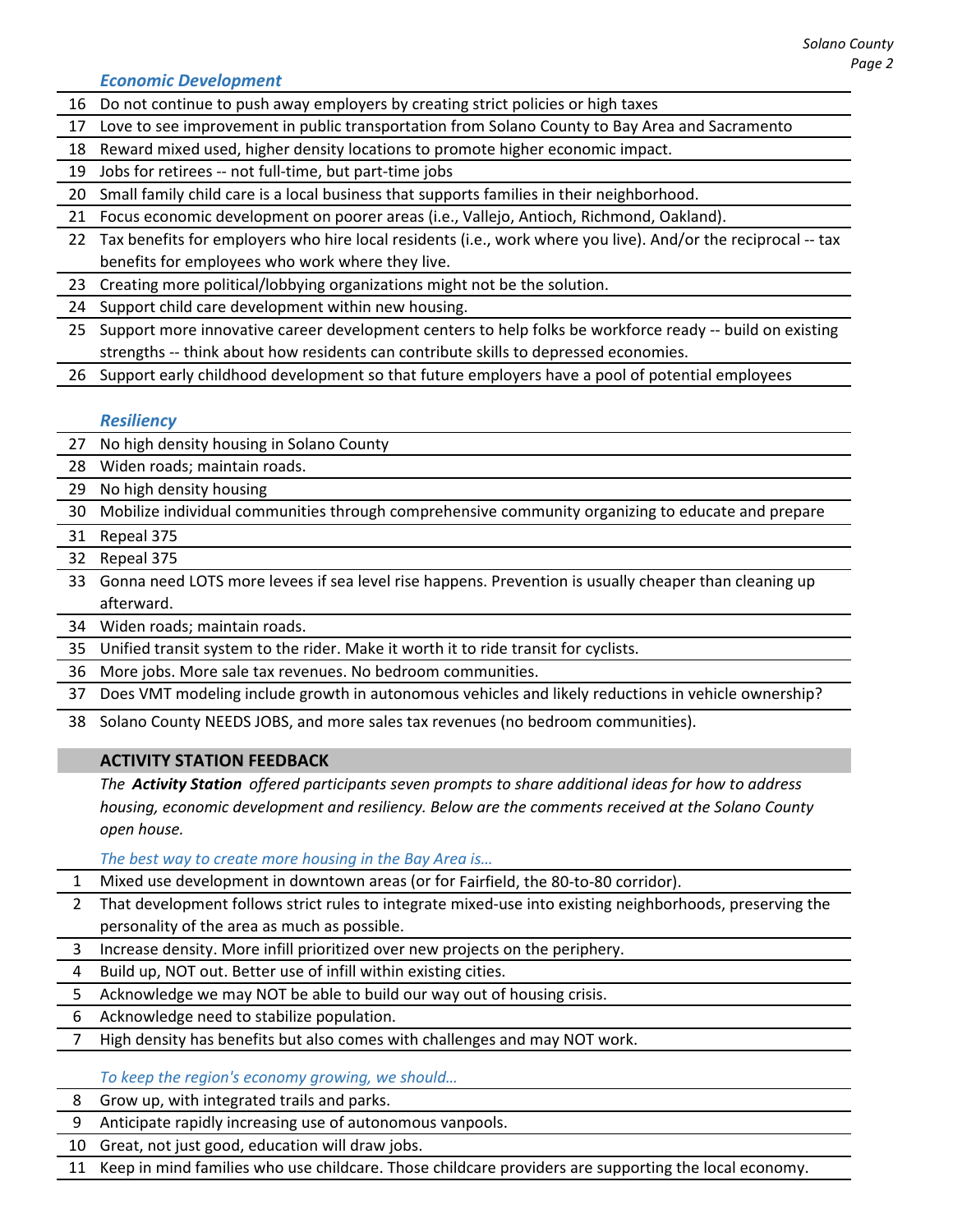*To prevent displacement, I recommend…*

12 Jobs be close to where employees can afford housing, or affordable hoe by jobs.

*To solve the Bay Area housing crisis, I recommend that we…*

- 13 Follow our needs ‐‐ not be forced to have high density and minimal parking. Lots of parking and good wide roads for Solano County.
- 14 Follow our needs ‐‐ do not force high density and minimal parking. Lots of parking and goods roads for Solano County.

*We can create a more resilient Bay Area by…*

- 15 Creating walkable, bikeable, safe streets in every neighborhood.
- 16 Nurturing/growing resilient youth (access to quality education; job skills).
- 17 Encouraging strong and comprehensive community organizing efforts, leading to a greater sense of community and investment in one's community.
- 18 Integrating SLR-adaptation into shoreline park and trail infrastructure.

#### *We need a transportation system that…*

- 19 Ensures access to healthy food for all.
- 20 Is demand driven -- dial-a-ride, etc.
- 21 Has dedicated transit lanes that operate like trains (see Bogota, Colombia).
- 22 Puts maintenance at a higher priority level.
- 23 Makes better use of rail infrastructure.
- 24 Makes better use of water infrastructure.
- 25 Starts to acknowledge the future growth of driverless cars. Infrastructure planning. Is more proactive in future transport technologies.
- 26 Is in line with the needs of the area. For instance, if there is a plan in place to build high density or mixed‐ use housing, there needs to be sufficient transportation "hub" in place to take the traffic OFF I‐80 and into mass transit (i.e., trains, buses, carpools.
- 27 Has in mind families with children. Taking children to a bus stop, getting to child care and then to their jobs (HOURS!)
- 28 Provides integrated linkage from Solano County to SF/Oakland, San Jose and ultimately Sacramento Metropolitan Area.
- 29 Operates 7 days a week; operates for longer hours; takes people where they most nee to go; coordinates with surrounding communities who encourage transportation across counties
- 30 Is easier to navigate between cities/counties.

31 Is accessible for all.

*With the Action Plan in mind, I commit to…*

- 32 Work to repeal SB375; more jobs here; more business, places to shop, dine; generate sales tax. Fix and maintain roads. No high density ‐‐ not San Francisco. Don't follow SF lead.
- 33 Finding a way to repeal SB375. We need more jobs here, more businesses, places to shop, dine, generate sales tax revenue; maintain and improve roads. No need for high density -- this is not San Francisco. We do not have to follow what they need.
- 34 The Heart of Fairfield Plan is not on the PDA.
- 35 More funding for local street and road maintenance.